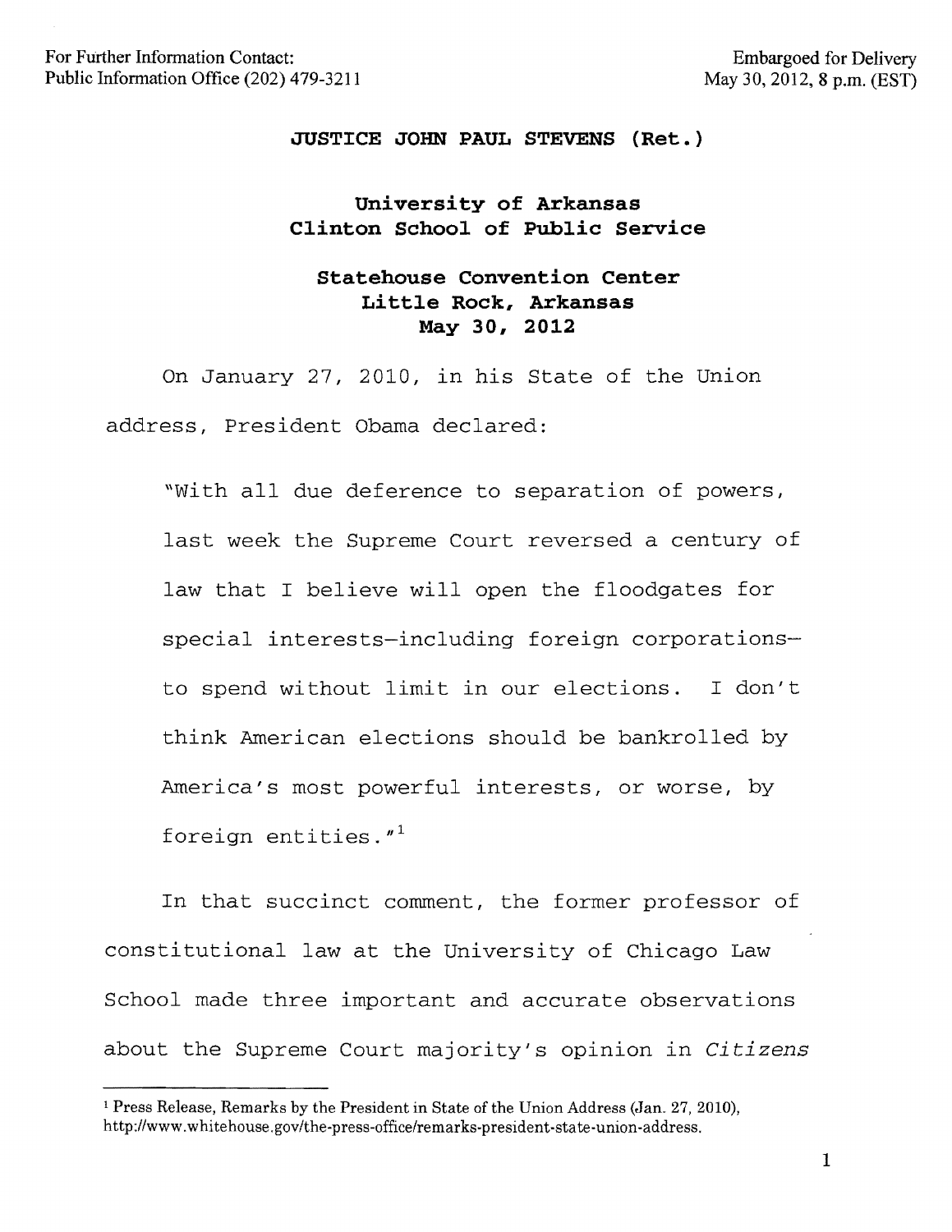*United* v. *Federal Election Commission2 :* first, it did reverse a century of law; second, it did authorize unlimited election-related expenditures by America's most powerful interests; and, third, the logic of the opinion extends to money spent by foreign entities. That is so because the Court placed such heavy emphasis on "the premise that the First Amendment generally prohibits the suppression of political speech based on the speaker's identity."<sup>3</sup> Indeed, the opinion expressly stated, "We find no basis for the proposition that, in the context of political speech, the Government may impose restrictions on certain disfavored speakers. $4^4$ Somewhat inconsistently, however, the Court also stated that it would not reach the question whether the Government has a compelling interest ~in preventing foreign individuals or associations from influencing our Nation's political process."<sup>5</sup>

<sup>2 130</sup> S. Ct. 876 (2010).

<sup>3</sup> *[d.,* at 905.

*<sup>4 [</sup>d.,* at 899.

*<sup>5 [</sup>d.,* at 911.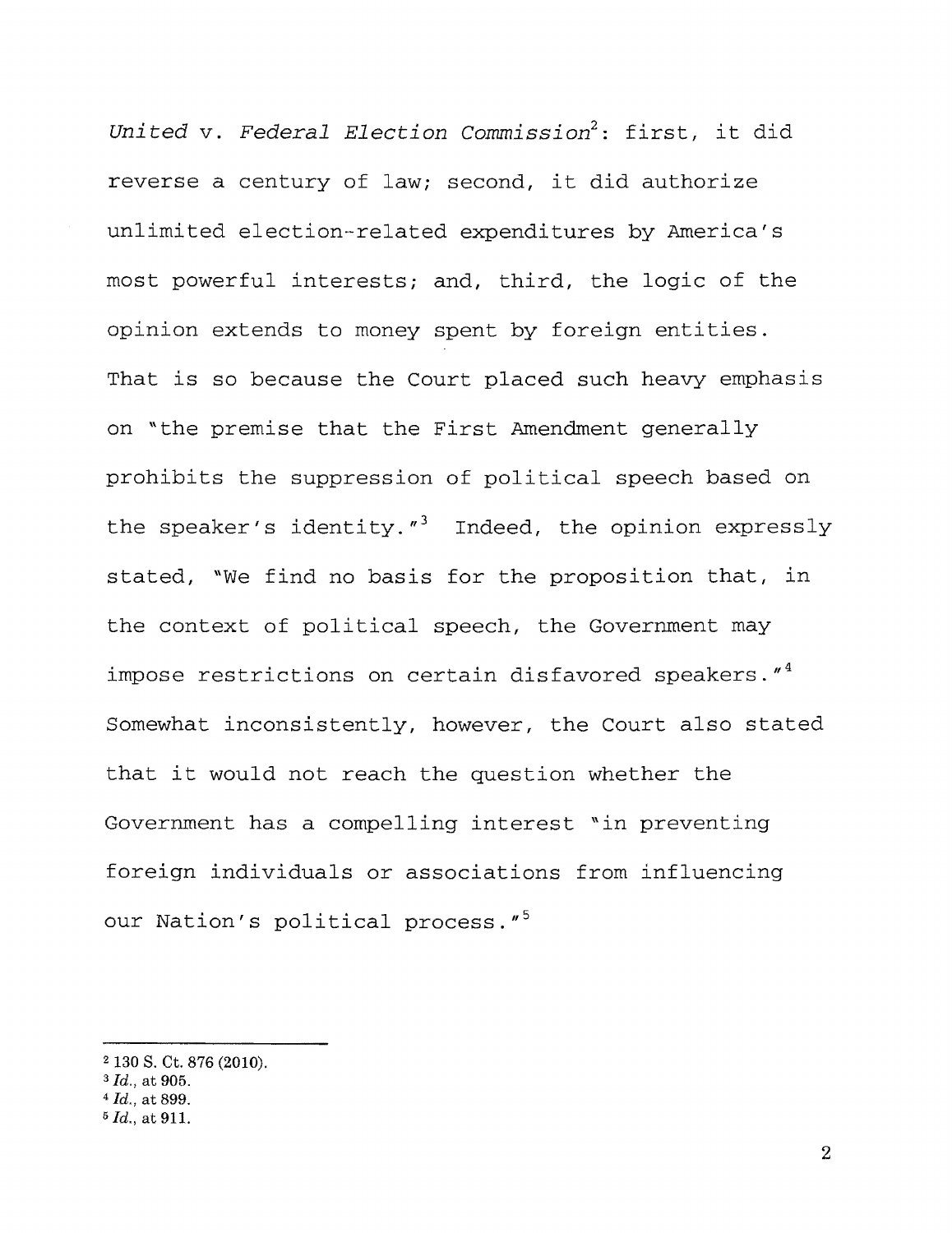Today, instead of repeating arguments that <sup>I</sup> advanced in my dissent from the *Citizens United*  decision, I shall mention four post-decision events that provide a basis to expect that the Court already has had second thoughts about the breadth of the reasoning in Justice Kennedy's opinion for a five-man majority. The first relates to Justice Alito, the second to Chief Justice Roberts, the third to the Court's unanimous summary decision a few months ago in a case upholding the constitutional validity of a prohibition on campaign expenditures by a non-citizen Harvard Law School graduate,<sup>6</sup> and the fourth to my own further reflection about the rights of non-voters to influence the outcome of elections.

I

Justice Alito-who was in the audience for the 2010 State of the Union address and had joined the majority opinion in *Citizens United-reportedly* mouthed the words "not true" In response to the President's comment that

<sup>6</sup> See Jurisdictional Statement (Sept. 1,2011), *Bluman* v. *Federal Election Commission,* No. 11-275 (U.S. Jan. 9, 2012) (hereinafter Jurisdictional Statement).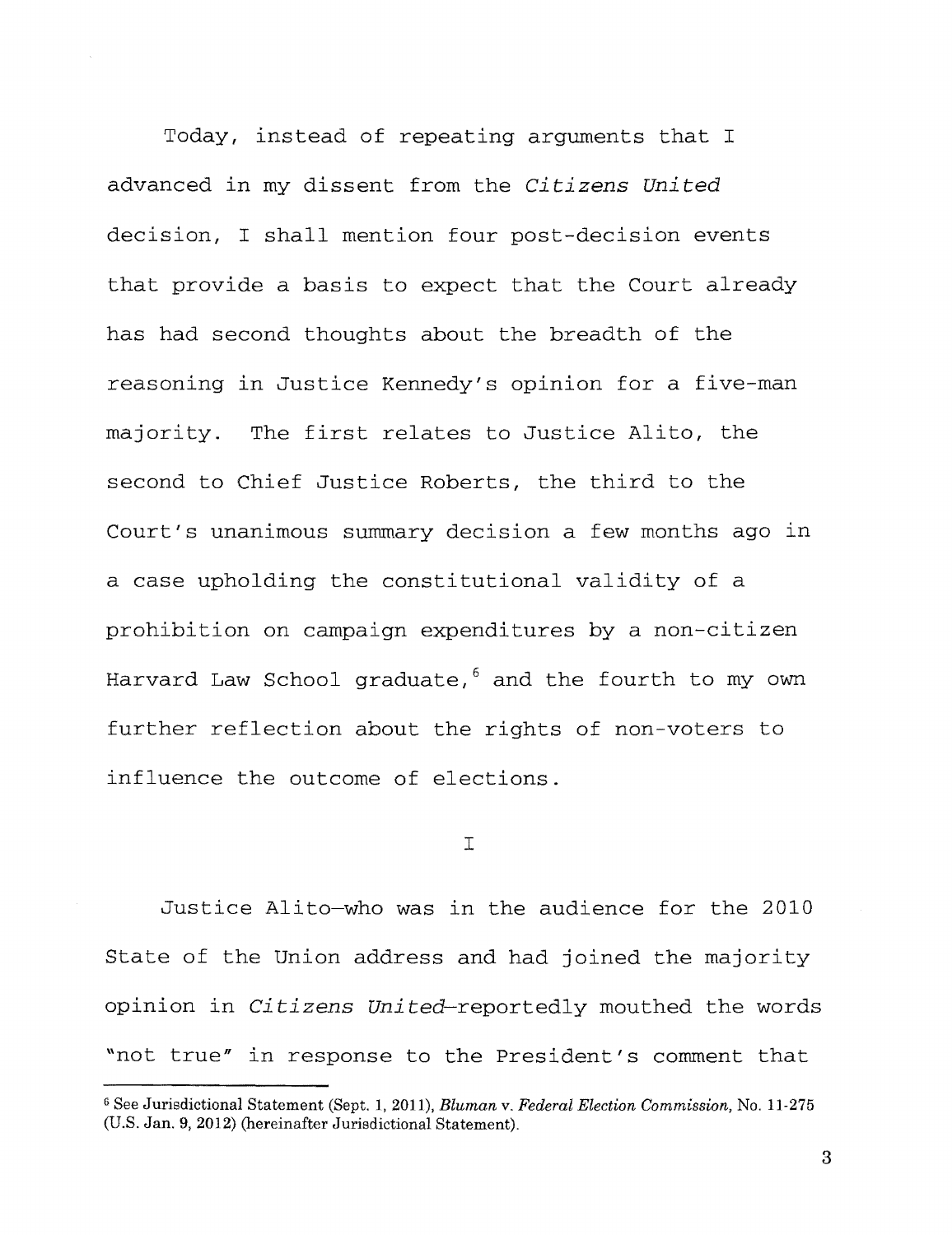I have quoted.<sup>7</sup> Although I have not discussed the matter with him, I think Justice Alito must have been reacting to the suggestion that the opinion would open the floodgates for corporations controlled by foreign entities as well as those wholly owned by American citizens.

I draw that inference because, instead of responding directly to my dissenting opinion's comment that the Court's reasoning would have protected the World War II propaganda broadcasts by Tokyo Rose,<sup>8</sup> Justice Kennedy stated that the Court was not reaching the question.<sup>9</sup> Given the fact that the basic proposition that undergirded the majority's analysis is that the First Amendment does not permit the regulation of speech – or of expenditures supporting speech – to be based on the identity of the speaker or his patron, it is easy to understand why the President would not have understood that ambiguous response to foreclose

<sup>7</sup> Adam Liptak, *For Justices, Attending Address Can Be Trial,* N.Y. Times, at All (Jan. 24, 2012).

<sup>8</sup> See *Citizens United,* 130 S. Ct., at 947 (Stevens, J., dissenting).

<sup>9</sup> *Id.,* at 911 (majority opinion).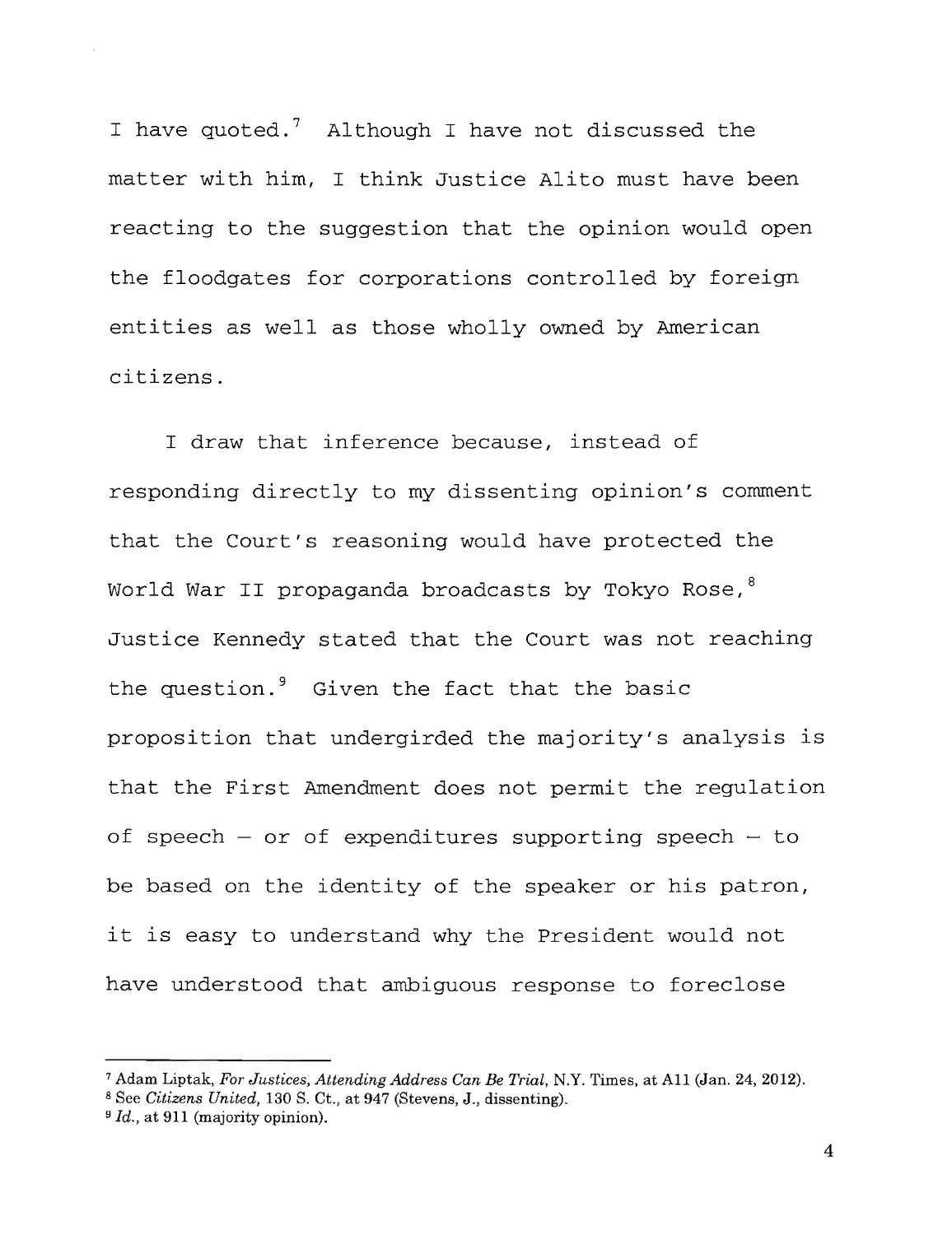First Amendment protection for propaganda financed by foreign entities.

But Justice Alito's reaction does persuade me that in due course it will be necessary for the Court to issue an opinion explicitly crafting an exception that will create a crack ln the foundation of the *Citizens United* majority opinion. For his statement that it is "not true" that foreign entities will be among the beneficiaries of *Citizens united* offers good reason to predict there will not be five votes for such a result when a case arises that requires the Court to address the issue in a full opinion. And, if so, the Court must then explain its abandonment of, or at least qualify its reliance upon, the proposition that the identity of the speaker is an impermissible basis for regulating campaign speech. It will be necessary to' explain why the First Amendment provides greater protection to the campaign speech of some non-voters than to that of other non-voters.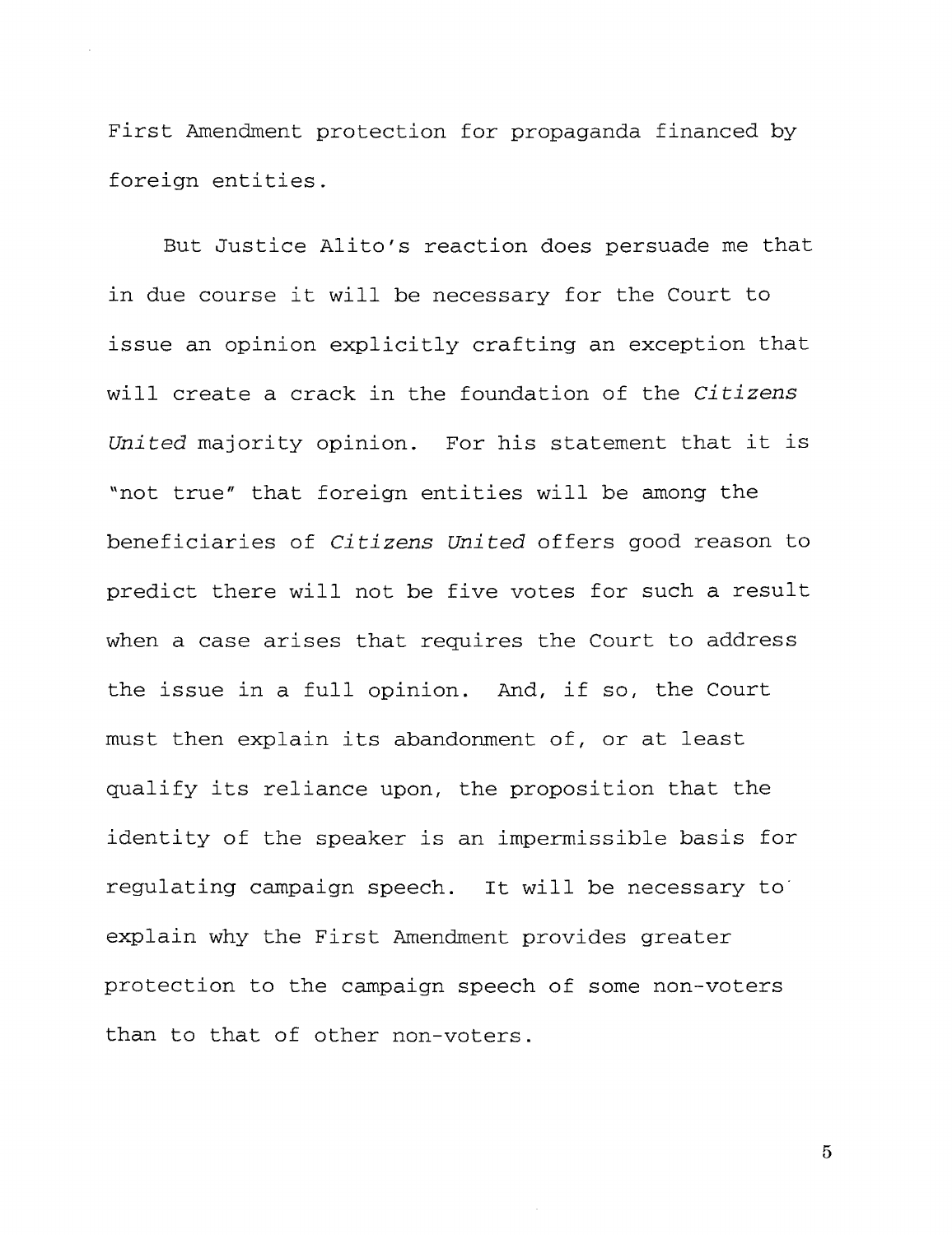A few months after its decision in *Citizens United,* the Court upheld the constitutionality of Section 2339B of Title 18 of the **U.** S. Code, which makes it a federal crime to "knowingly provid[eJ material support or resources to a foreign terrorist organization."<sup>10</sup> Specifically, in his opinion for the Court in *Holder* v. *Humanitarian Law* Project-which I joined-Chief Justice Roberts concluded that Congress can prohibit support to terrorist organizations in the form of expert advice intended only to support the group's nonviolent activities. $l^1$  As Justice Breyer correctly noted in his dissent, the proposed speech at issue was the kind of political activity to which the First Amendment ordinarily offers its strongest protection.<sup>12</sup> Nevertheless, under the Chief Justice's opinion, the fact that the proposed speech would indirectly benefit a terrorist organization provided a

6

II

<sup>10</sup> See *Holder* v. *Humanitarian Law Project,* 130 S. Ct. 2705, 2712 (2010) (citing 18 U.S.C.  $§2339B(a)(1)).$ 

<sup>11</sup> *Ibid.* 

*<sup>12</sup> Id.,* at 2732 (Breyer, J., dissenting).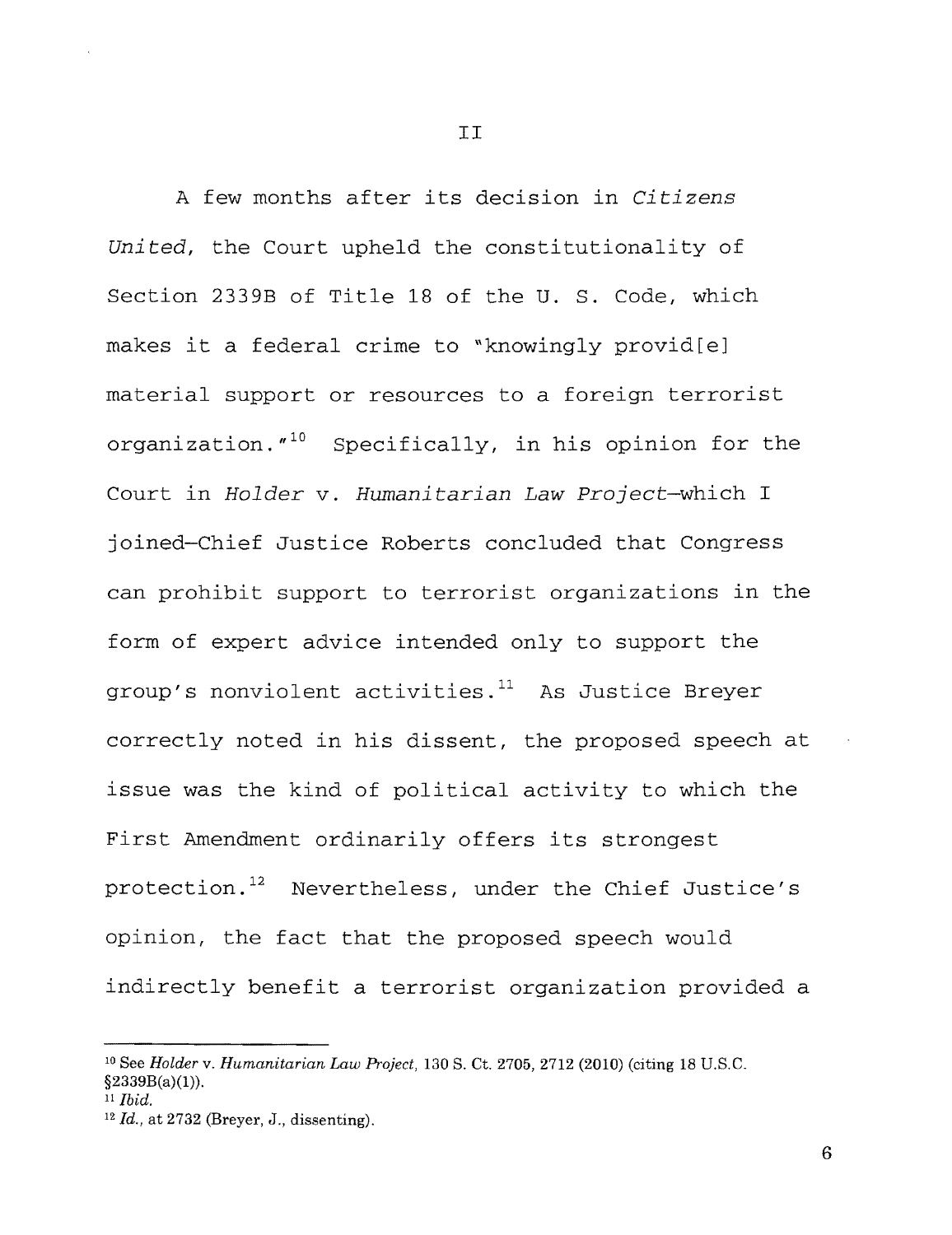sufficient basis for denying it First Amendment protection. 13

If political speech made by an American citizen may be denied the protection of the First Amendment because it would produce an indirect benefit for a terrorist organization, I think it necessarily follows that such speech made or financed by the terrorist organization itself would receive no constitutional protection. While a reader of Justice Kennedy's opinion in *Citizens United-specifically,* one who notes his reliance on the proposition that "the First Amendment generally prohibits the suppression of political speech based on the speaker's identity"<sup>14</sup> - might well have assumed that the identity of the speaker should not dictate the result, Chief Justice Roberts' later opinion in *Humanitarian Law Project* surely demonstrates that the Court will not treat campaign speech by terrorist organizations like speech by ordinary voters. The Chief Justice's opinion in *Humanitarian Law Project* is

*<sup>13 [</sup>d.,* at 2724-2730 (majority opinion).

<sup>14</sup>*Citizens United,* **130** S. Ct., at 905.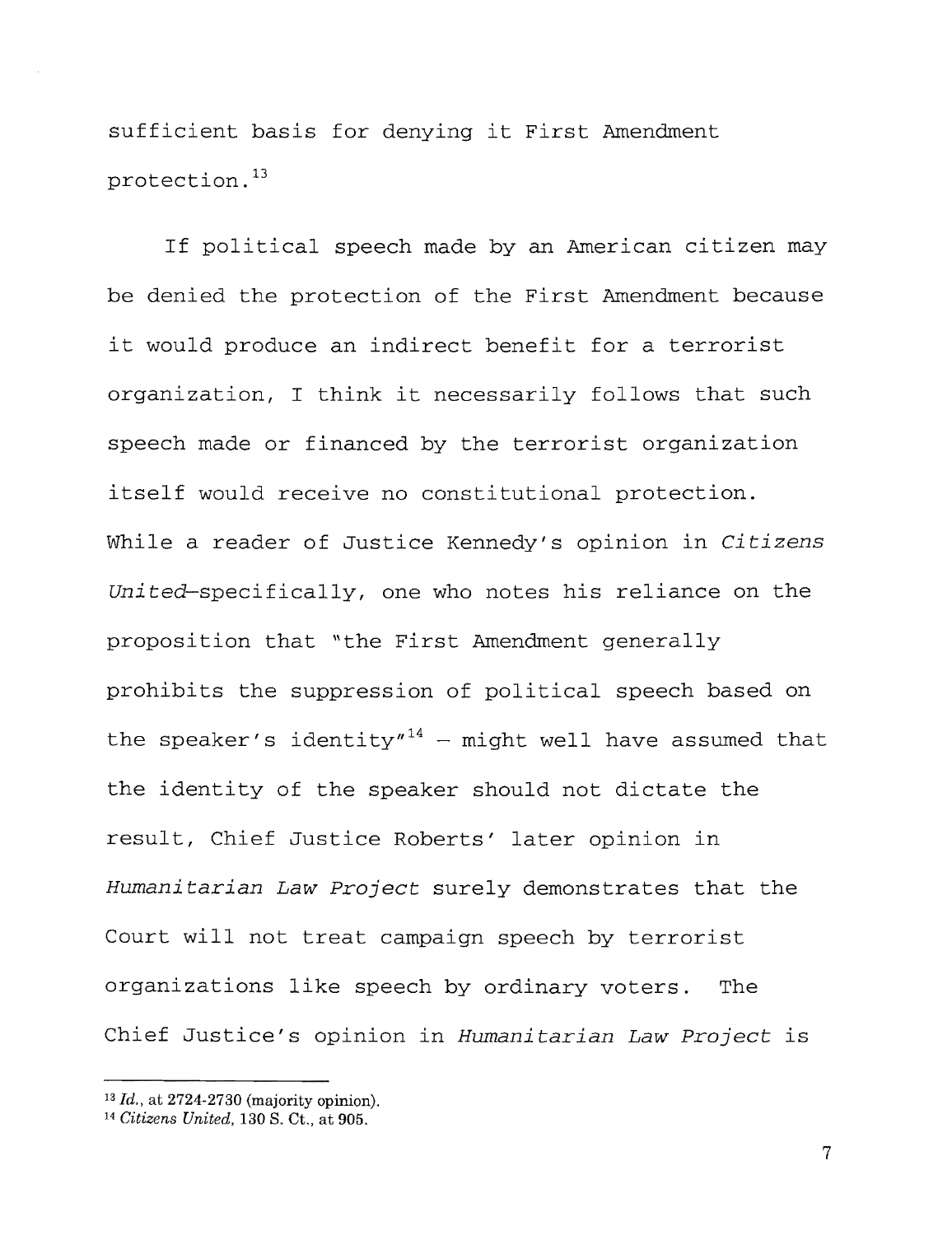consistent with the Court's 1987 holding in *Meese* v. *Keene* that propaganda disseminated by agents of foreign governments-regardless of whether the government is friendly or unfriendly or whether the message is accurate or inaccurate  $-$  may be subjected to regulation that would be impermissible if applied to speech by American citizens. $15$  The identity of a speaker as either a terrorist or just the agent of a friendly ally provides a sufficient basis for providing less constitutional protection to his speech.

Could the Court possibly conclude that expenditures by terrorists or foreign agents in support of a political campaign merit greater First Amendment protection than their actual speech on political issues? I think not. Indeed, I think it likely that when the Court begins to spell out which categories of non-voters should receive the same protections as the not-for-profit *Citizens United* advocacy group, it will not only exclude terrorist organizations and foreign

<sup>15</sup> 481 U. S. 465, 469-471, 477-485 (1987).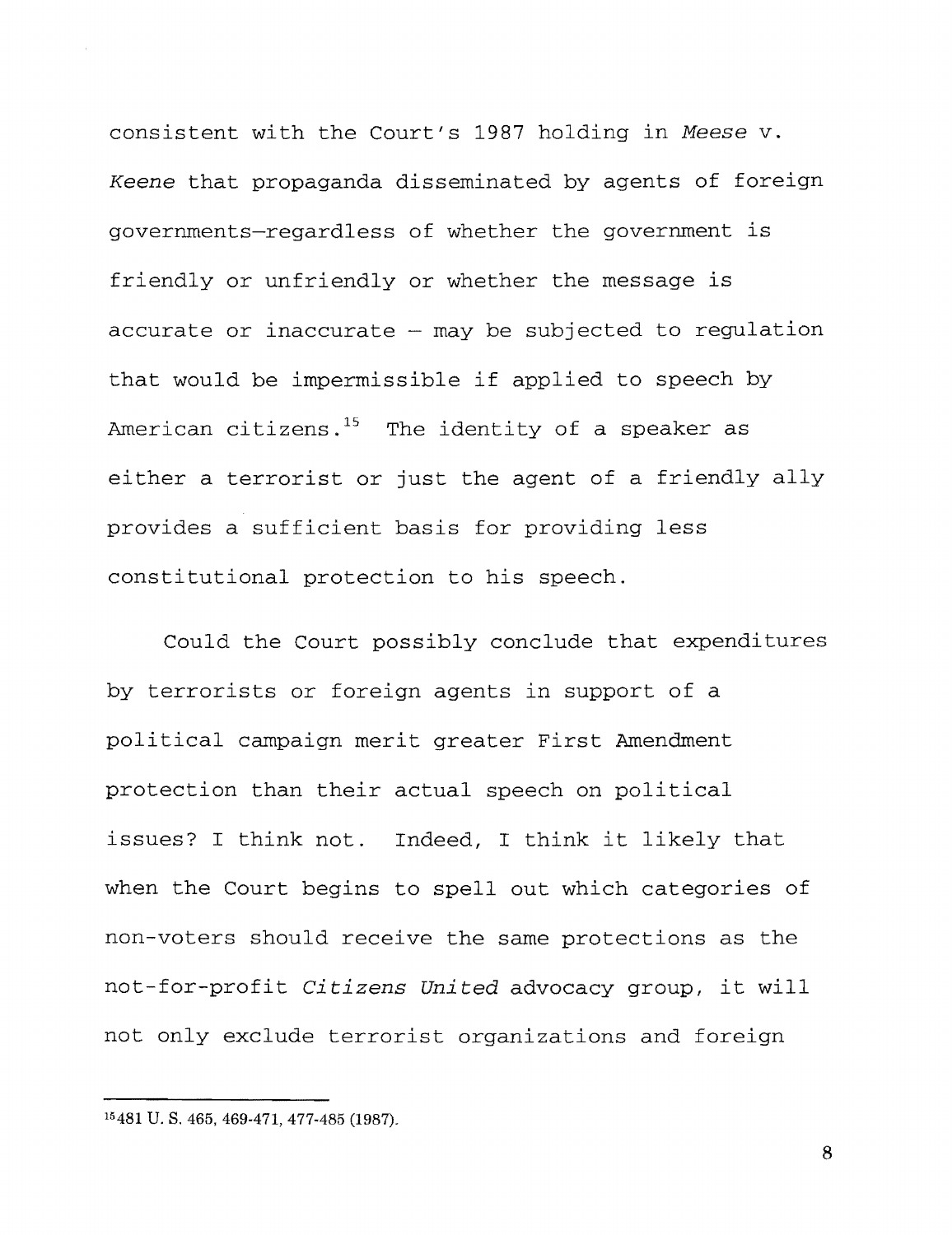agents, but also all corporations owned or controlled by non-citizens, and possibly even those in which noncitizens have a substantial ownership interest. Where that line will actually be drawn will depend on an exercise of judgment by the majority of members of the Court, rather than on any proposition of law identified in the *Citizens United* majority opinion.

#### III

A few months ago, the Court affirmed an extremely important decision by a three-judge federal district court sitting in the District of Columbia.<sup>16</sup> Two residents of New York City-a Canadian citizen who recently had graduated from Harvard Law School and was employed by a New York law firm, and a medical resident at the Beth Israel Medical Center in New York who was a dual citizen of Israel and Canada - wished to express their political views by contributing money to certain candidates for federal and state office.<sup>17</sup> They brought

*<sup>16</sup> Bluman* v. *Federal Election Commission,* No. 11-275 (U.s. Jan. 9, 2012), affg 800 F. Supp. 2d 281 (DDC 2011).

<sup>17</sup> *Bluman,* 800 F. Supp. 2d, at 285; Jurisdictional Statement at 5.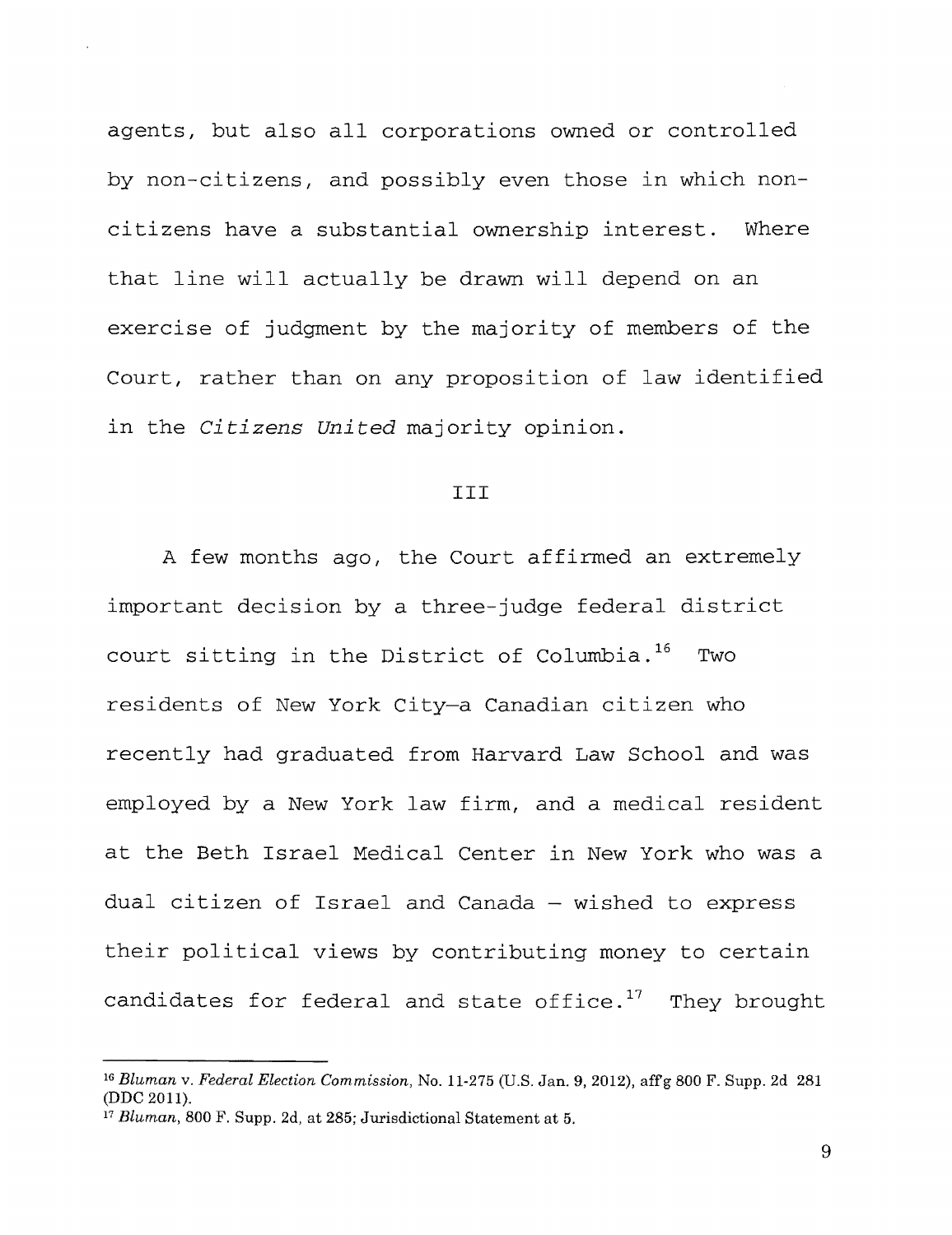suit against the Federal Election Commission challenging as unconstitutional the federal statute that makes it unlawful for them to engage in these activities.<sup>18</sup> Relying on the Court's opinion in *Citizens United-and* especially on the Court's condemnation of speaker-based restrictions on political speech-they contended that the federal statute's application to their proposed activities would violate their freedom of speech under the First Amendment.<sup>19</sup>

The district court agreed with the plaintiffs that the federal statute barred their proposed activity.<sup>20</sup> According to that court, the statute draws a basic distinction between campaign speech and express advocacy, on the one hand, and issue advocacy, on the other hand.<sup>21</sup> It prohibits foreign nationals from making expenditures to expressly advocate the election or defeat of a political candidate, but not from

<sup>&</sup>lt;sup>18</sup> *Bluman*, 800 F. Supp. 2d, at 285 (citing 2 U. S. C. §441e(a)); Jurisdictional Statement at 6. 19 Plaintiffs' Memorandum in Support of Plaintiffs' Motion for Summary Judgment and in Opposition to Defendant's Motion to Dismiss at 28-29 (Jan. 18, 2011), *Bluman,* No. 1:10-cv-1766 (DDC).

*<sup>20</sup> Bluman,* 800 F. Supp. 2d, at 283, 285.

*<sup>21 [</sup>d.,* at 284-285, 290.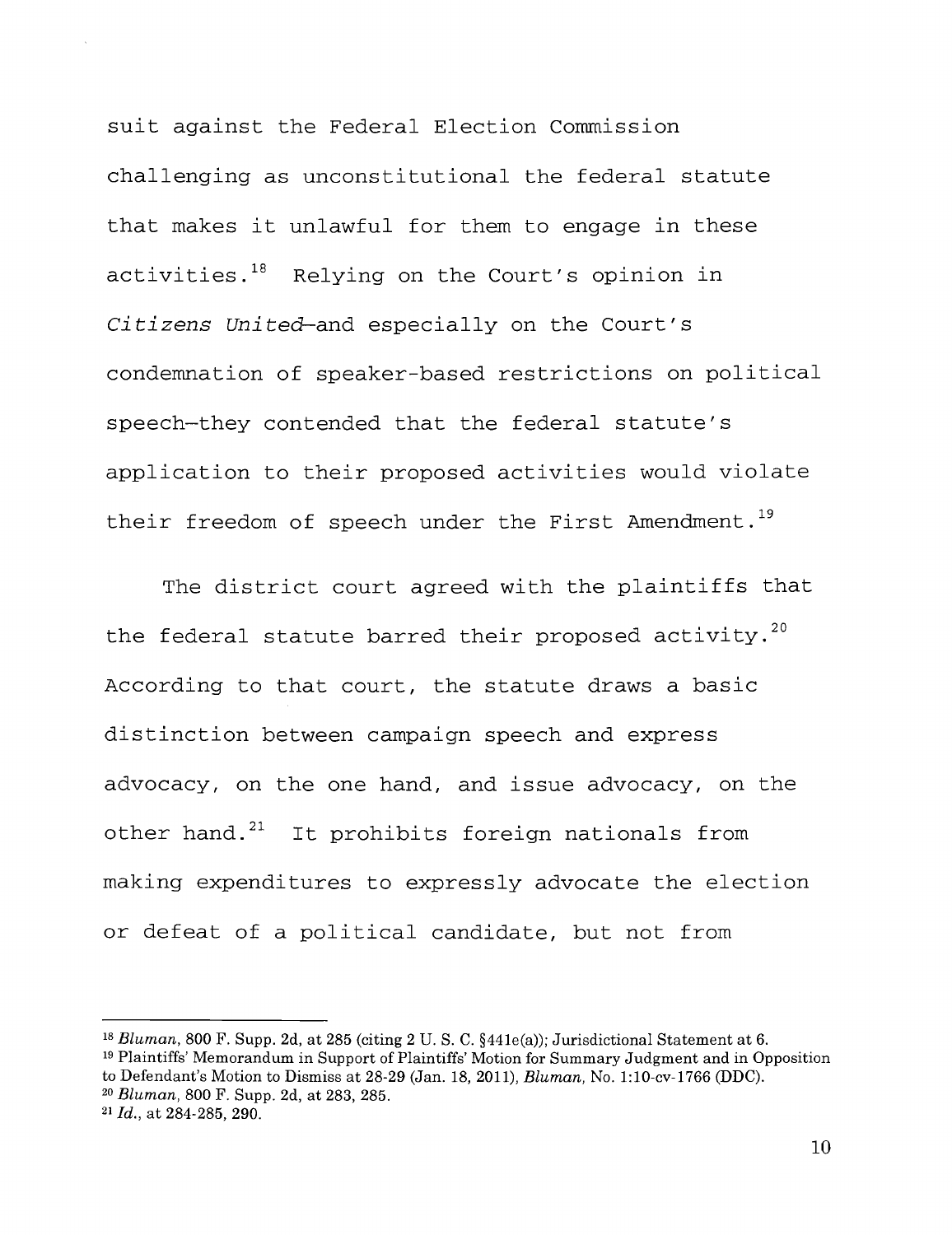engaging in advocacy regarding policy or other issues.<sup>22</sup> The district court pointed out that the leading case protecting the First Amendment rights of corporations-*First Nat. Bank of Boston* v. *Bellotti <sup>23</sup>*- had noted that "'speak[ing] on issues of general public interest' is a 'quite different context' from 'participation in a political campaign for election to public office.  $1^{24}$ While issue advocacy by foreign nationals may well be protected by the First Amendment, the district court held that Congress did not violate plaintiffs' First Amendment rights by criminalizing their proposed activities to support particular candidates.<sup>25</sup>

Invoking the Supreme Court's mandatory jurisdiction pursuant to §403(a) (3) of the Bipartisan Campaign Reform Act of 2002, the plaintiffs filed a direct appeal in the Supreme Court.<sup>26</sup> They argued that the district court's decision was inconsistent with

*<sup>22</sup> Ibid.* 

<sup>23 435</sup> U. S. 765 (1978).

*<sup>24</sup> Bluman,* 800 F. Supp. 2d, at 290 (quoting *Bellotti,* 435 U. S., at 788 n.26).

*<sup>25</sup> Bluman,* 800 F. Supp. 2d, at 283, 292.

<sup>26</sup> Jurisdictional Statement at 1.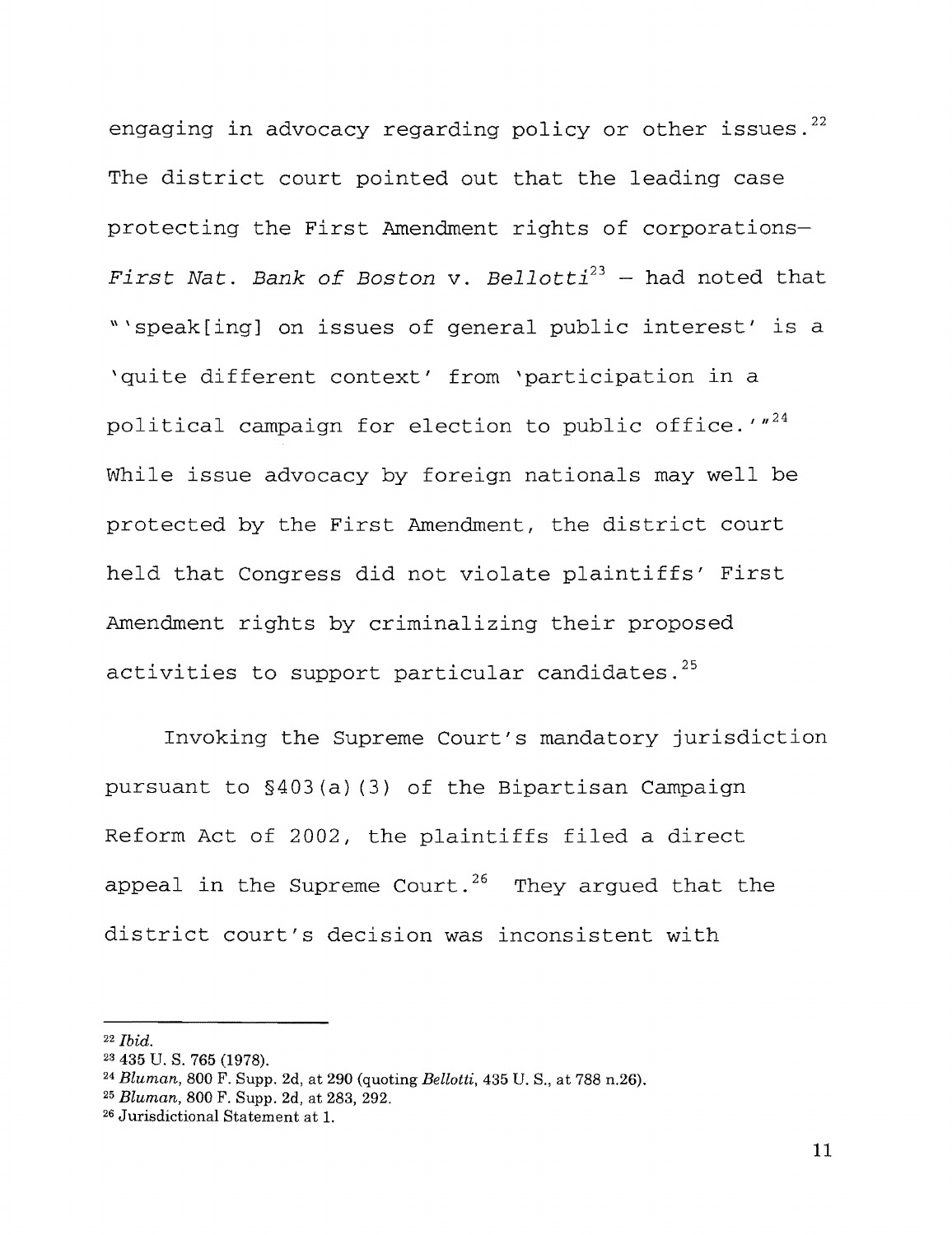*Citizens United.* 27 Given the Supreme Court's reliance in *Citizens United* on the proposition that the First Amendment "has its fullest and most urgent application to speech uttered during a campaign for political office",<sup>28</sup> coupled with the assumption that the plaintiffs were free to engage in issue advocacy, that argument surely had merit. While the appeal unquestionably provided the Court with an appropriate opportunity to explain why the President had misinterpreted the Court's opinion in *Citizens United*  assuming that what the President said was in fact "not true," as Justice Alito had suggested-the Court instead took the surprising action of simply affirming the district court without comment and without dissent.<sup>29</sup> That action, unlike an order denying a petition for certiorari, was a ruling on the merits. While such a summary affirmance has less precedential weight than fully argued cases, it remains a judgment that all

<sup>27</sup> *Id.,* at 19-20.

<sup>28</sup> 130 S. Ct., at 898 (internal quotation marks omitted).

*<sup>29</sup> Bluman* v. *Federal Election Commission,* No. 11·275 (Jan. 9, 2012).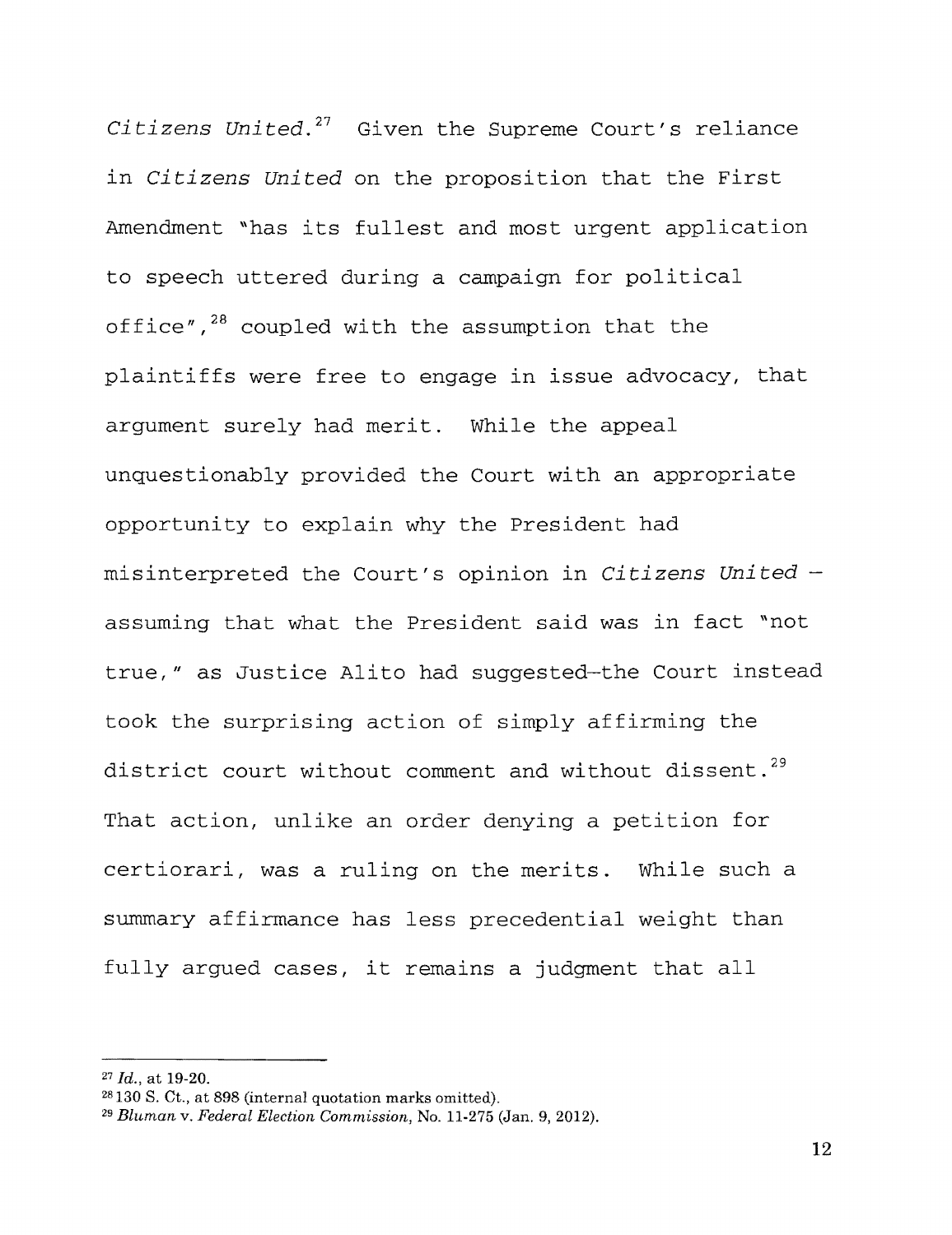other federal courts, as well as state courts, must respect in resolving future cases.  $30$ 

Therefore, notwithstanding the broad language used by the majority in *Citizens United,* it is now settled, albeit unexplained, that the identity of some speakers may provide a legally acceptable basis for restricting speech. Moreover, and again despite the broad language in the majority's opinion, I think it is also now settled law that, at least for some speakers, Congress may impose more restrictive limitations on campaign speech than on issue advocacy. The rule that Congress may not "restrict the speech of some elements of our society in order to enhance the relative voice of others<sup>"31</sup> remains applicable to issue advocacy, but does not necessarily apply to campaign speech. Indeed, as a matter of common sense there is no reason why that proposition must apply to both. Given its implicit recognition of a valid constitutional distinction

<sup>30</sup> See *Mandel* v. *Bradley,* 432 U. S. 173, 176 (1977) ("Summary affirmances ... do prevent the lower courts from coming to opposite conclusions on the precise issues presented and necessarily decided by those actions.").

<sup>31</sup> *Citizens United,* 130 S. Ct., at 904 (quoting *Buckley* v. *Valeo,* 424 U. S. 1, 48-49 (1975».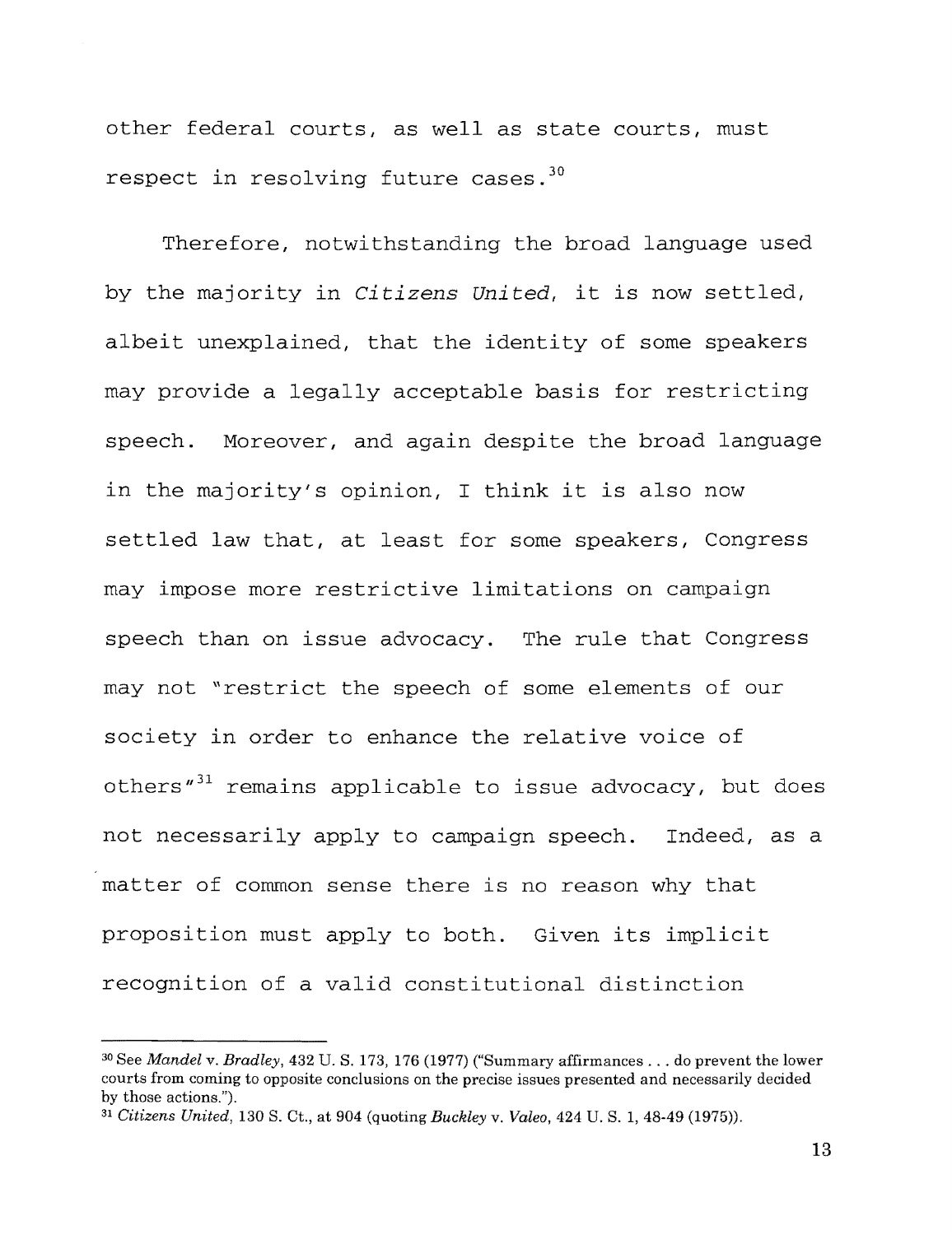between issue advocacy and campaign speech, it would be appropriate for the Court to reexamine whether it is ever permissible to impose the same restrictions on all candidates in order to equalize their opportunities to persuade voters to vote for them. Recent history illuminates the importance of that question.

#### IV

During televised debates among the Republican candidates for the presidency, the moderators made an effort to allow each speaker an equal opportunity to express his or her views. If there were six candidates on the stage, it seemed fair to let each speak for about ten minutes during each hour. Both the candidates and the audience would surely have thought the value of the debate to have suffered if the moderators had allocated the time on the basis of the speakers' wealth, or if they had held an auction allowing the most time to the highest bidder.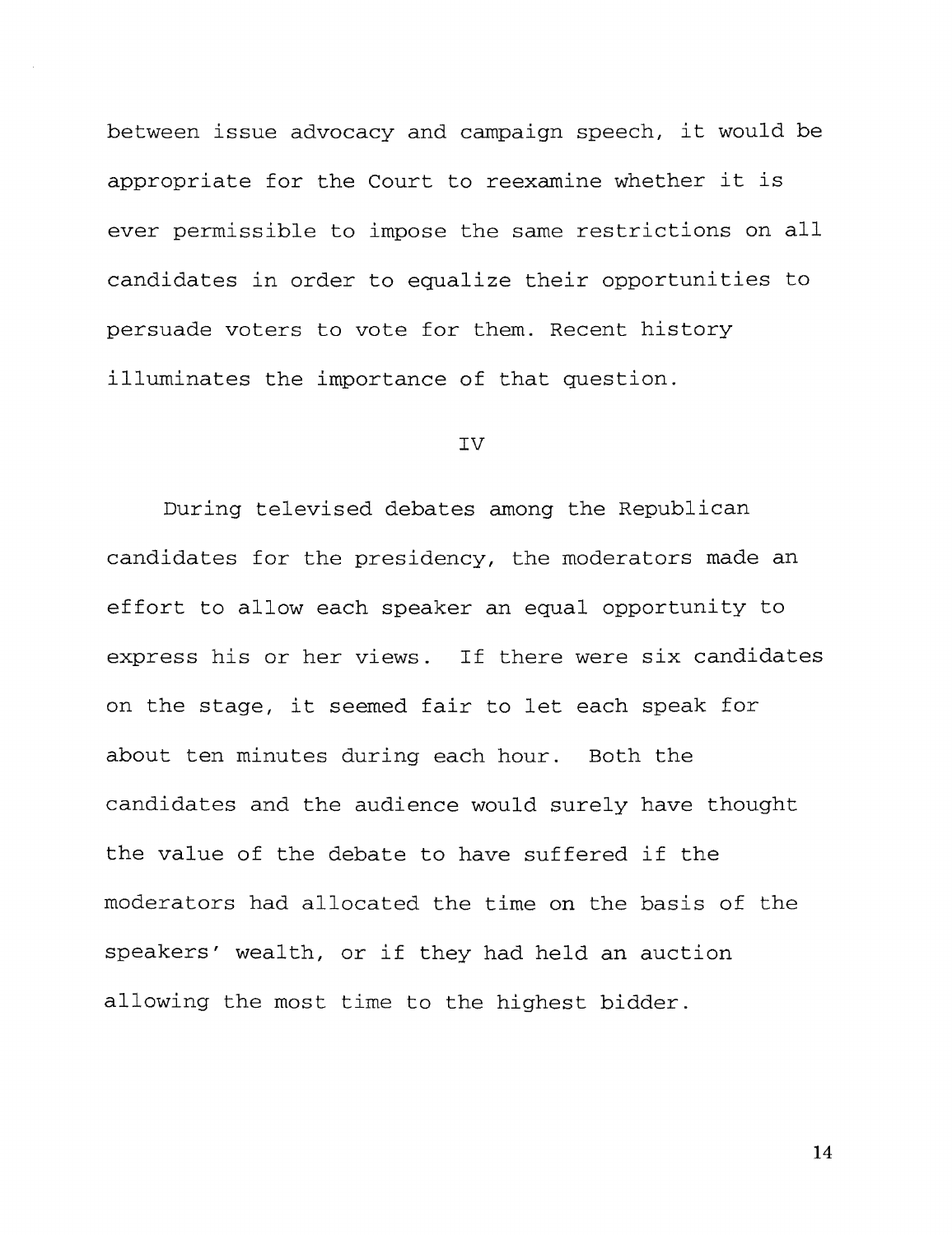Yet that is essentially what happens during actual campaigns in which rules equalizing campaign expenditures are forbidden. There is a finite amount of prime television time available for purchase by candidates during the weeks before an election. Rules equalizing access to that time  $-$  rules providing the same limits on expenditures on behalf of both candidates-would enhance the quality of the candidates' debates. The quality of debate on important public issues in the Supreme Court is enhanced by imposing limits on the length of the adversaries' briefs and the time allowed for their oral arguments. Why shouldn't we expect comparable rules to have the same beneficial effect when applied to campaign debates? Of course, in both contexts the rules must allow each party an adequate opportunity to express his or her point of vlew.

It is judge-made doctrine rather than the Constitution's text that is the source of the allencompassing prohibition against rules imposing any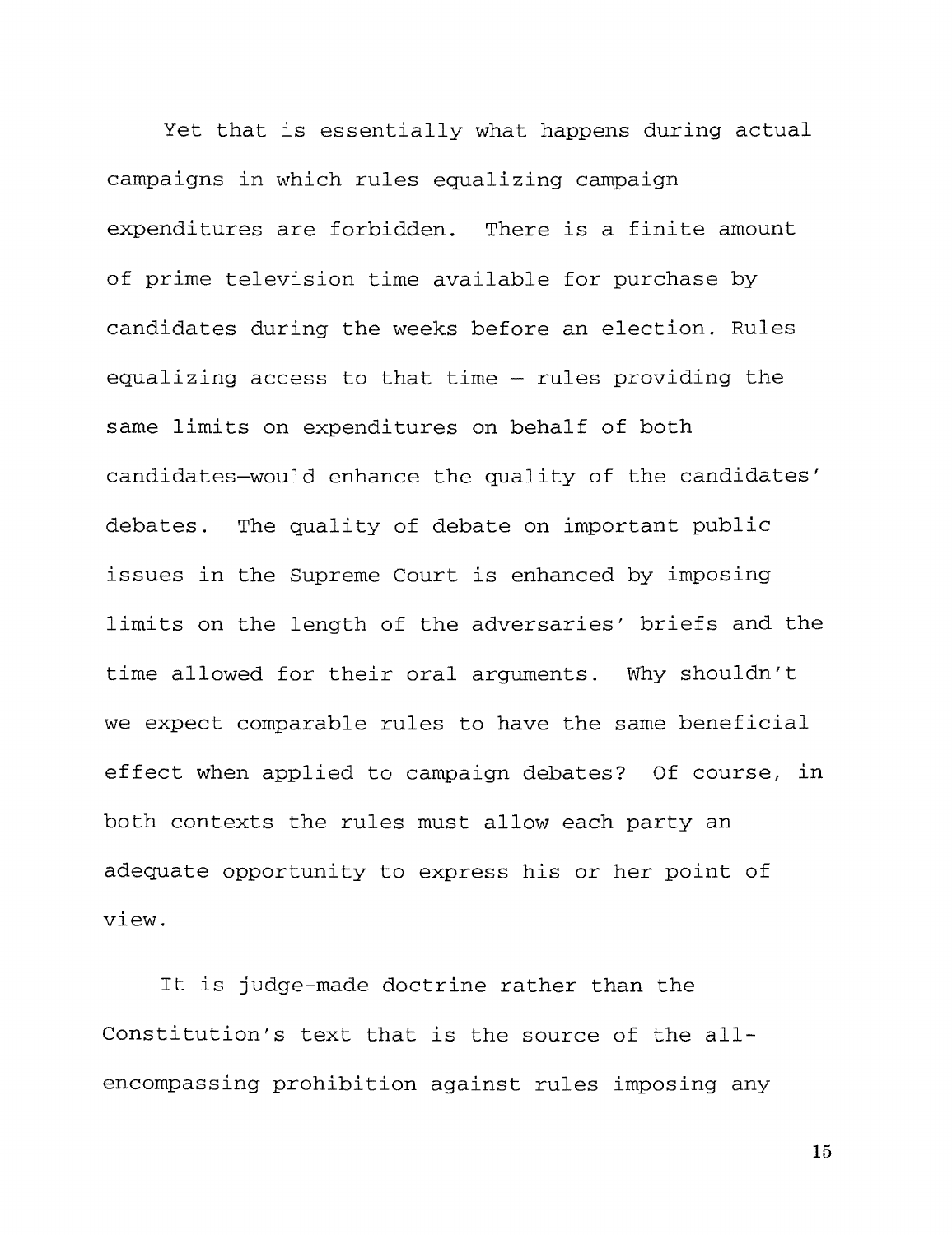limit on the amount of money that candidates or their supporters may spend to finance speech during political campaigns. Congress' enactment of the so-called "Millionaire's Amendment" of the Bipartisan Campaign Reform Act made it clear that that our elected representatives recognize the value of such rules. Nevertheless the same five Justices who decided *Citizens United* invalidated that amendment, reasoning that "it is a dangerous business for Congress to use the election laws to influence the voters' choices." *Davis* **v.** *Federal Election Commission,* 554 U. S. 724, 742 (2008). Under such reasoning, I suppose moderators of the Republican debates were engaging in a "dangerous business" of using their authority "to influence voters' *choices"* whenever they tried to equalize the candidates' time to respond to questions.

 $\overline{V}$ 

Finally, I want to speculate about how former Speaker of the House "Tip" O'Neill would probably have reacted to the Court's decision in *Citizens United* to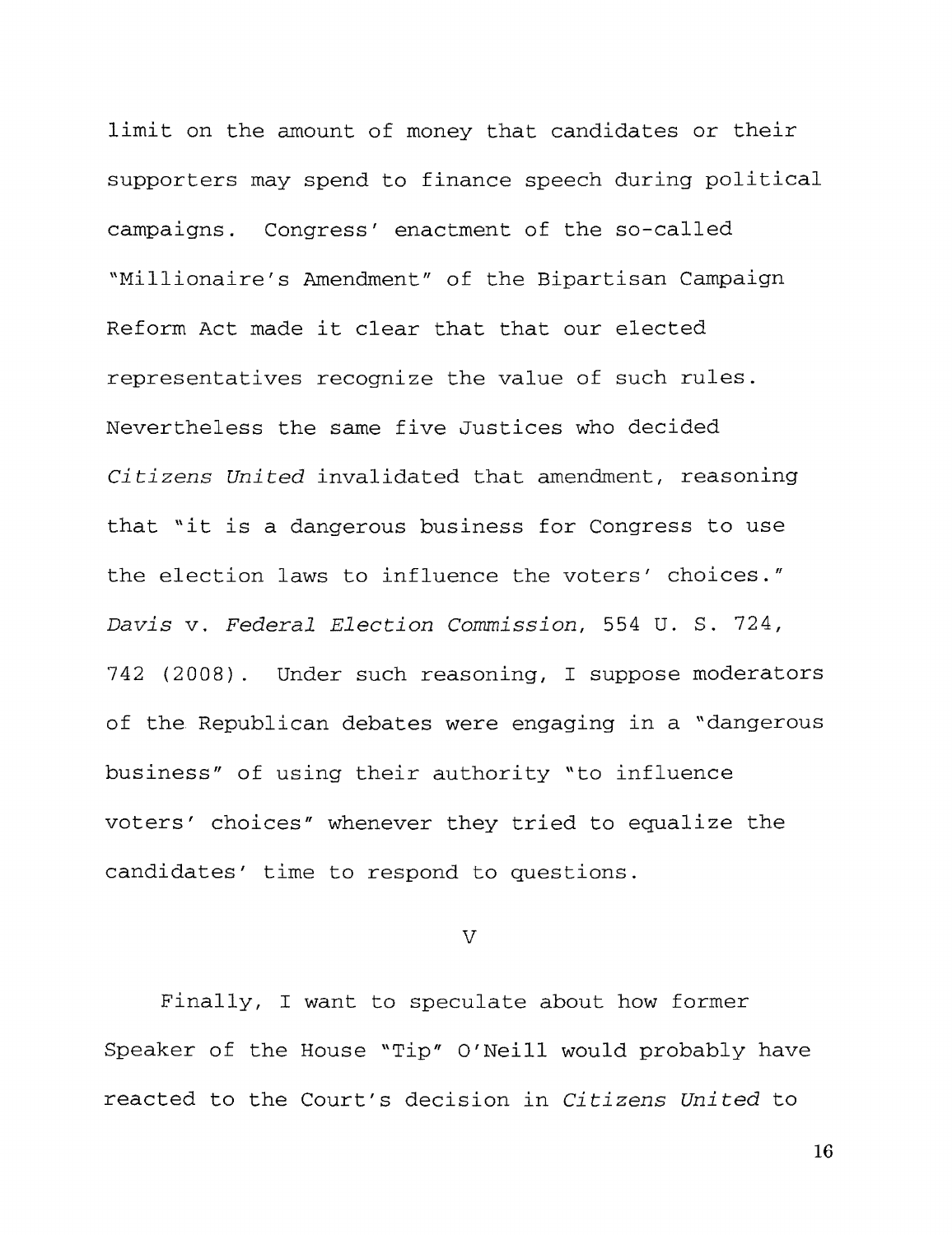overrule Austin v. Michigan Chamber of Commerce.  $32$  One of his most frequently quoted observations about the democratic process was his comment that "All politics is local."<sup>33</sup> In Austin, the Court upheld the constitutionality of a Michigan statute that prohibited corporations from using their general treasury funds to finance campaign speech. $34$  The statutory prohibition was important not only because it limited the use of money in Michigan elections, but also because it limited the ability of out-of-state entities to influence the outcome of local elections in Michigan.

Of course the respondent in that case, the Michigan Chamber of Commerce, represented corporations doing business in that state, but presumably a number of them were foreign corporations that did substantial business in states other than Michigan. From the point of view of Michigan voters, those corporate non-voters were comparable to the non-voting foreign corporations that

<sup>32 494</sup> U. S. 652 (1990).

<sup>33</sup> See Tip O'Neill with Gary Hymel, All Politics Is Local, and Other Rules of the Game (1995); Mario M. Cuomo, The Last Liberal, N.Y. Times (Mar. 11, 2001), http://www.nytimes.com/2001/03/11/books/the-last-liberal.html?src=pm.

<sup>34</sup>*Id.,* at 654-655.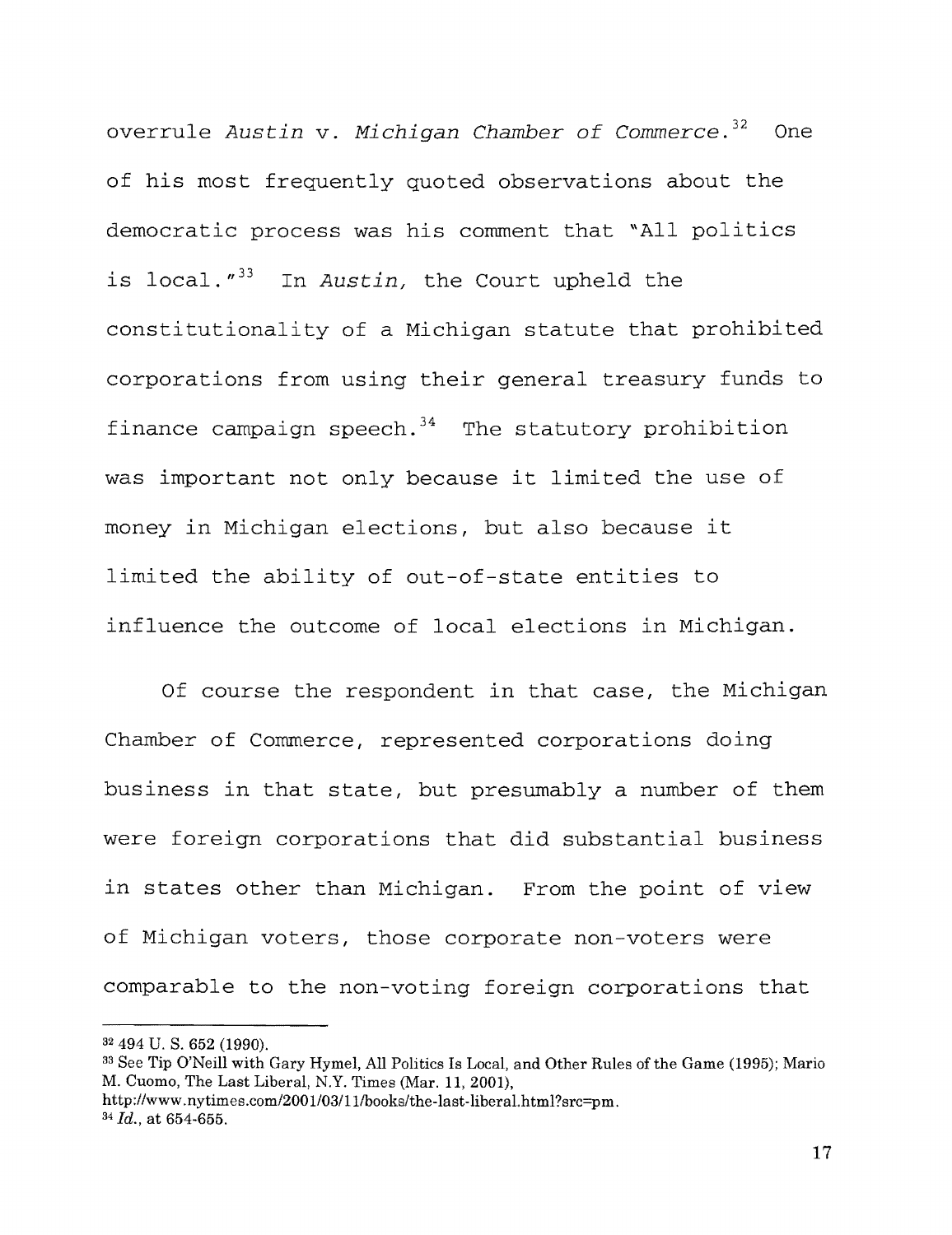concerned President Obama when he criticized the *Citizens United* majority opinion. A state statute that limits the influence of non-voting out-of-state entities  $-$  whether corporate or human  $-$  is consistent with Tip O'Neill's emphasis on the importance of local issues in political campaigns. On the other hand, a rule that opens the floodgates for foreign campaign expenditures will increase the relative importance of out-of-state speakers and minimize the impact of voters' speech that addresses purely local problems.

The decision to overrule *Austin* was therefore significant not only because it enhanced the relative importance of cash in contested elections, but also because it enhanced the relative influence of nonvoters. In candidate elections-unlike debates about general issues such as tax policy, global warming, abortion, or gun control-the interest in giving voters a fair and equal opportunity to hear what the candidates have to say is a matter of paramount importance.